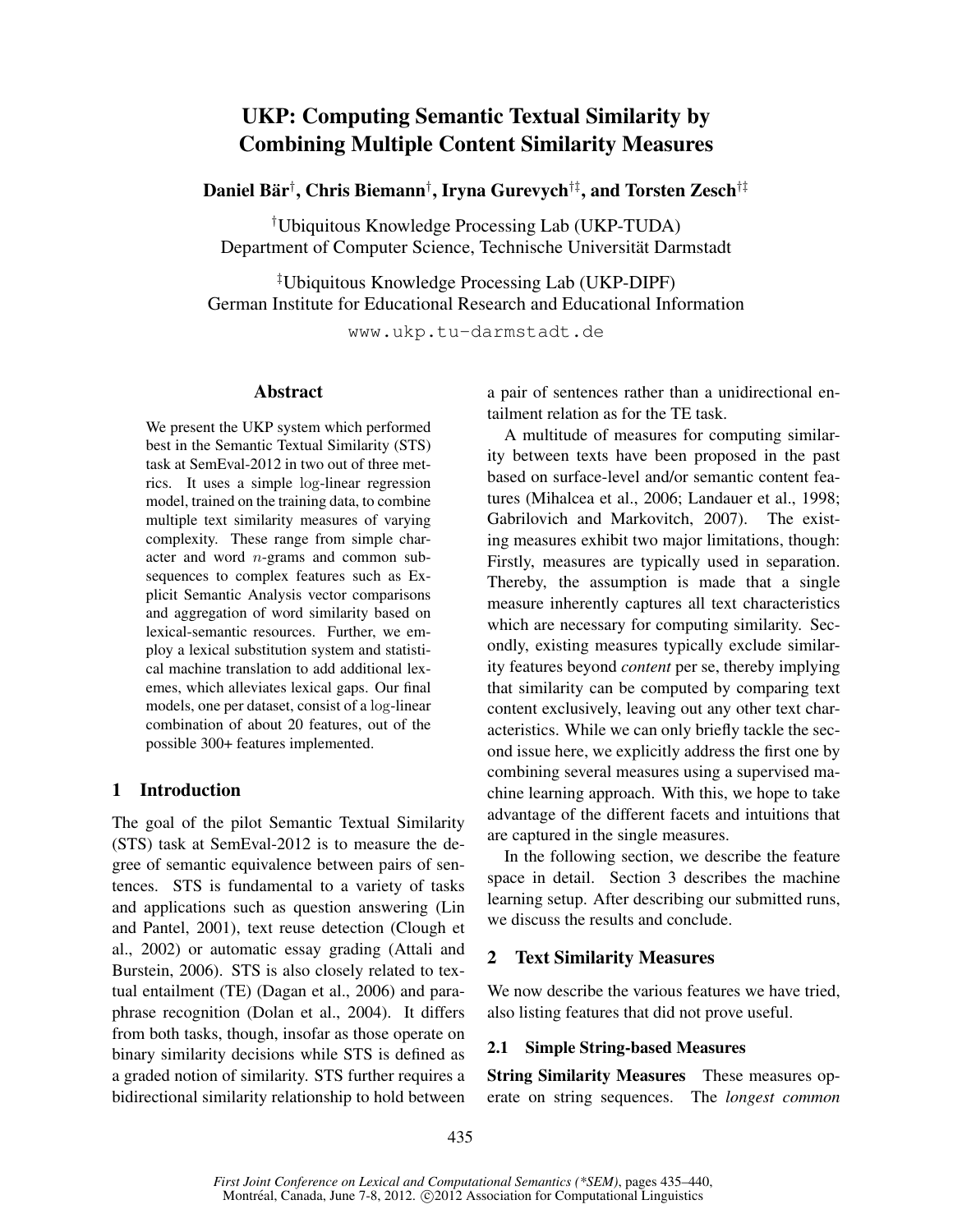*substring* measure (Gusfield, 1997) compares the length of the longest contiguous sequence of characters. The *longest common subsequence* measure (Allison and Dix, 1986) drops the contiguity requirement and allows to detect similarity in case of word insertions/deletions. *Greedy String Tiling* (Wise, 1996) allows to deal with reordered text parts as it determines a set of shared contiguous substrings, whereby each substring is a match of maximal length. We further used the following measures, which, however, did not make it into the final models, since they were subsumed by the other measures: *Jaro (1989)*, *Jaro-Winkler* (Winkler, 1990), *Monge and Elkan (1997)*, and *Levenshtein (1966)*.

**Character/word**  $n$ **-grams** We compare character  $n$ -grams following the implementation by Barrón-Cedeño et al.  $(2010)$ , thereby generalizing the original trigram variant to  $n = 2, 3, \ldots, 15$ . We also compare word  $n$ -grams using the Jaccard coefficient as previously done by Lyon et al. (2001), and the containment measure (Broder, 1997). As high  $n$  led to instabilities of the classifier due to their high intercorrelation, only  $n = 1, 2, 3, 4$  was used.

### 2.2 Semantic Similarity Measures

Pairwise Word Similarity The measures for computing word similarity on a semantic level operate on a graph-based representation of words and the semantic relations among them within a lexicalsemantic resource. For this system, we used the algorithms by Jiang and Conrath (1997), Lin (1998a), and Resnik (1995) on WordNet (Fellbaum, 1998).

In order to scale the resulting pairwise word similarities to the text level, we applied the aggregation strategy by Mihalcea et al. (2006): The sum of the *idf*-weighted similarity scores of each word with the best-matching counterpart in the other text is computed in both directions, then averaged. In our experiments, the measure by Resnik (1995) proved to be superior to the other measures and was used in all word similarity settings throughout this paper.

Explicit Semantic Analysis We also used the vector space model *Explicit Semantic Analysis* (ESA) (Gabrilovich and Markovitch, 2007). Besides Word-Net, we used two additional lexical-semantic resources for the construction of the ESA vector space: Wikipedia and Wiktionary<sup>1</sup>.

Textual Entailment We experimented with using the BIUTEE textual entailment system (Stern and Dagan, 2011) for generating entailment scores to serve as features for the classifier. However, these features were not selected by the classifier.

Distributional Thesaurus We used similarities from a Distributional Thesaurus (similar to Lin (1998b)) computed on 10M dependency-parsed sentences of English newswire as a source for pairwise word similarity, one additional feature per POS tag. However, only the feature based on cardinal numbers (CD) was selected in the final models.

# 2.3 Text Expansion Mechanisms

Lexical Substitution System We used the lexical substitution system based on supervised word sense disambiguation (Biemann, 2012). This system automatically provides substitutions for a set of about 1,000 frequent English nouns with high precision. For each covered noun, we added the substitutions to the text and computed the pairwise word similarity for the texts as described above. This feature alleviates the lexical gap for a subset of words.

Statistical Machine Translation We used the Moses SMT system (Koehn et al., 2007) to translate the original English texts via three bridge languages (Dutch, German, Spanish) back to English. Thereby, the idea was that in the translation process additional lexemes are introduced which alleviate potential lexical gaps. The system was trained on Europarl made available by Koehn (2005), using the following configuration which was not optimized for this task: WMT11<sup>2</sup> baseline without tuning, with MGIZA alignment. The largest improvement was reached for computing pairwise word similarity (as described above) on the concatenation of the original text and the three back-translations.

# 2.4 Measures Related to Structure and Style

In our system, we also used measures which go beyond content and capture similarity along the structure and style dimensions inherent to texts. However, as we report later on, for this content-

<sup>&</sup>lt;sup>1</sup>www.wiktionary.org

 $20-5$ -grams, grow-diag-final-and alignment, msd-bidirectional-fe reodering, interpolation and kndiscount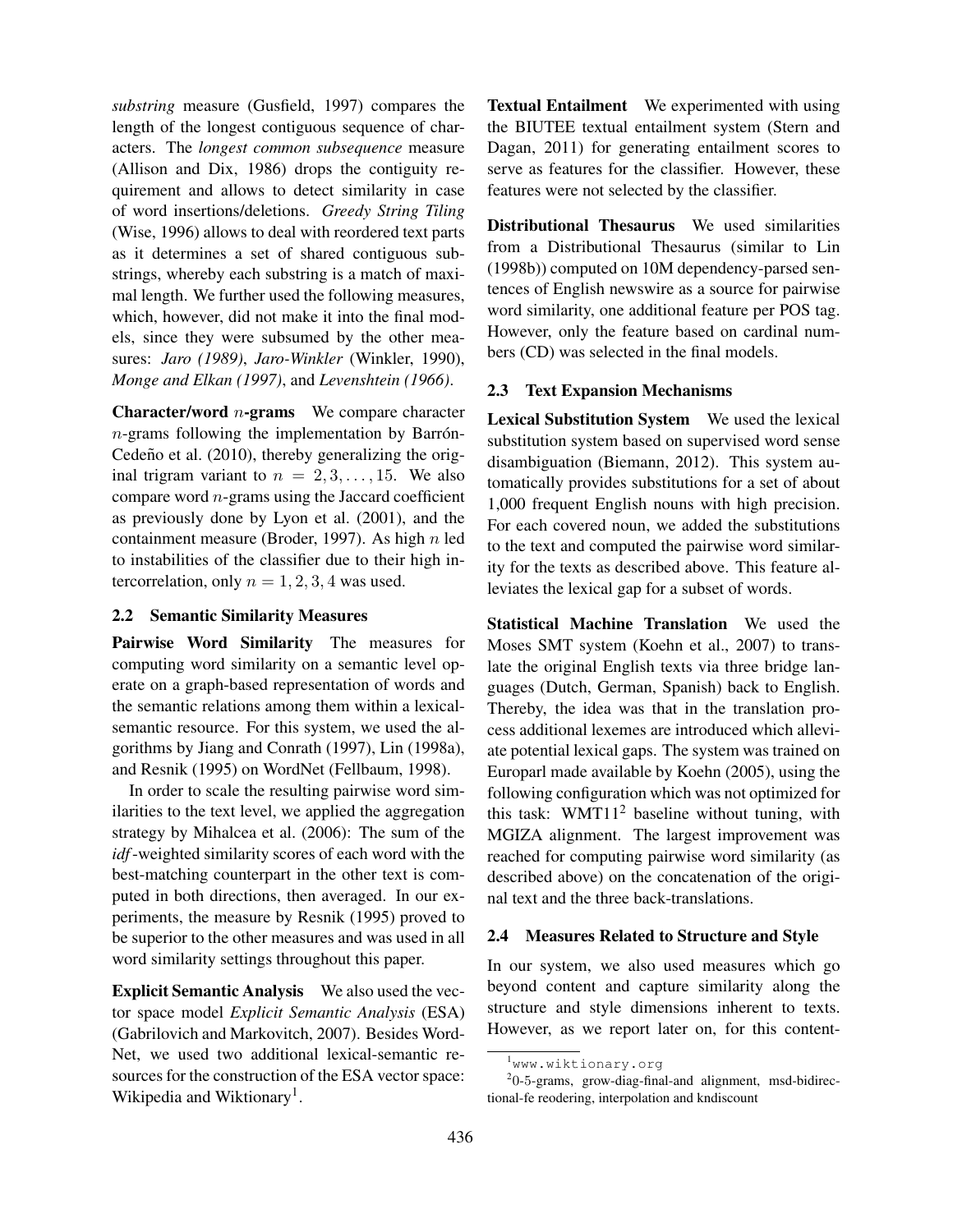oriented task they were not selected by the classifier. Nonetheless, we briefly list them for completeness.

Structural similarity between texts can be detected by computing stopword  $n$ -grams (Stamatatos, 2011). Thereby, all content-bearing words are removed while stopwords are preserved. Stopword  $n$ -grams of both texts are compared using the containment measure (Broder, 1997). In our experiments, we tested *n*-gram sizes for  $n = 2, 3, \ldots, 10$ .

We also compute **part-of-speech** *n*-grams for various POS tags which we then compare using the containment measure and the Jaccard coefficient.

We also used two similarity measures between pairs of words (Hatzivassiloglou et al., 1999): Word pair order tells whether two words occur in the same order in both texts (with any number of words in between), word pair distance counts the number of words which lie between those of a given pair.

To compare texts along the stylistic dimension, we further use a function word frequencies measure (Dinu and Popescu, 2009) which operates on a set of 70 function words identified by Mosteller and Wallace (1964). Function word frequency vectors are computed and compared by Pearson correlation.

We also include a number of measures which capture statistical properties of texts, such as typetoken ratio (TTR) (Templin, 1957) and sequential TTR (McCarthy and Jarvis, 2010).

#### 3 System Description

We first run each of the similarity measures introduced above separately. We then use the resulting scores as features for a machine learning classifier.

**Pre-processing** Our system is based on  $DKPro<sup>3</sup>$ , a collection of software components for natural language processing built upon the Apache UIMA framework. During the pre-processing phase, we tokenize the input texts and lemmatize using the Tree-Tagger implementation (Schmid, 1994). For some measures, we additionally apply a stopword filter.

Feature Generation We now compute similarity scores for the input texts with all measures and for all configurations introduced in Section 2. This resulted in 300+ individual score vectors which served as features for the following step.

|                             | Run Features                                                   |
|-----------------------------|----------------------------------------------------------------|
| 1                           | Greedy String Tiling                                           |
|                             | Longest common subsequence (2 normalizations)                  |
|                             | Longest common substring                                       |
|                             | Character $2-$ , $3-$ , and $4-grams$                          |
|                             | Word 1- and 2-grams (Containment, w/o stopwords)               |
|                             | Word 1-, 3-, and 4-grams (Jaccard)                             |
|                             | Word 2- and 4-grams (Jaccard, w/o stopwords)                   |
|                             | Word Similarity (Resnik (1995) on WordNet                      |
|                             | aggregated according to Mihalcea et al. (2006);                |
|                             | 2 variants: complete texts + difference only)                  |
|                             | Explicit Semantic Analysis (Wikipedia, Wiktionary)             |
|                             | Distributional Thesaurus (POS: Cardinal numbers)               |
| $\mathcal{D}_{\mathcal{L}}$ | All Features of Run 1                                          |
|                             | Lexical Substitution for Word Sim. (complete texts)            |
|                             | SMT for Word Sim. (complete texts as above)                    |
| 3                           | All Features of Run 2                                          |
|                             | Random numbers from $\vert 4.5, 5 \vert$ for surprise datasets |

Table 1: Feature sets of our three system configurations

Feature Combination The feature combination step uses the pre-computed similarity scores, and combines their log-transformed values using a linear regression classifier from the WEKA toolkit (Hall et al., 2009). We trained the classifier on the training datasets of the STS task. During the development cycle, we evaluated using 10-fold cross-validation.

Post-processing For Runs 2 and 3, we applied a post-processing filter which stripped all characters off the texts which are not in the character range [a-zA-Z0-9]. If the texts match, we set their similarity score to 5.0 regardless of the classifier's output.

#### 4 Submitted Runs

Run 1 During the development cycle, we identified 19 features (see Table 1) which achieved the best performance on the training data. For each of the known datasets, we trained a separate classifier and applied it to the test data. For the surprise datasets, we trained the classifier on a joint dataset of all known training datasets.

Run 2 For the Run 2, we were interested in the effects of two additional features: lexical substitution and statistical machine translation. We added the corresponding measures to the feature set of Run 1 and followed the same evaluation procedure.

**Run 3** For the third run, we used the same feature set as for Run 2, but returned random numbers from [4.5, 5] for the sentence pairs in the surprise datasets.

<sup>3</sup>http://dkpro-core-asl.googlecode.com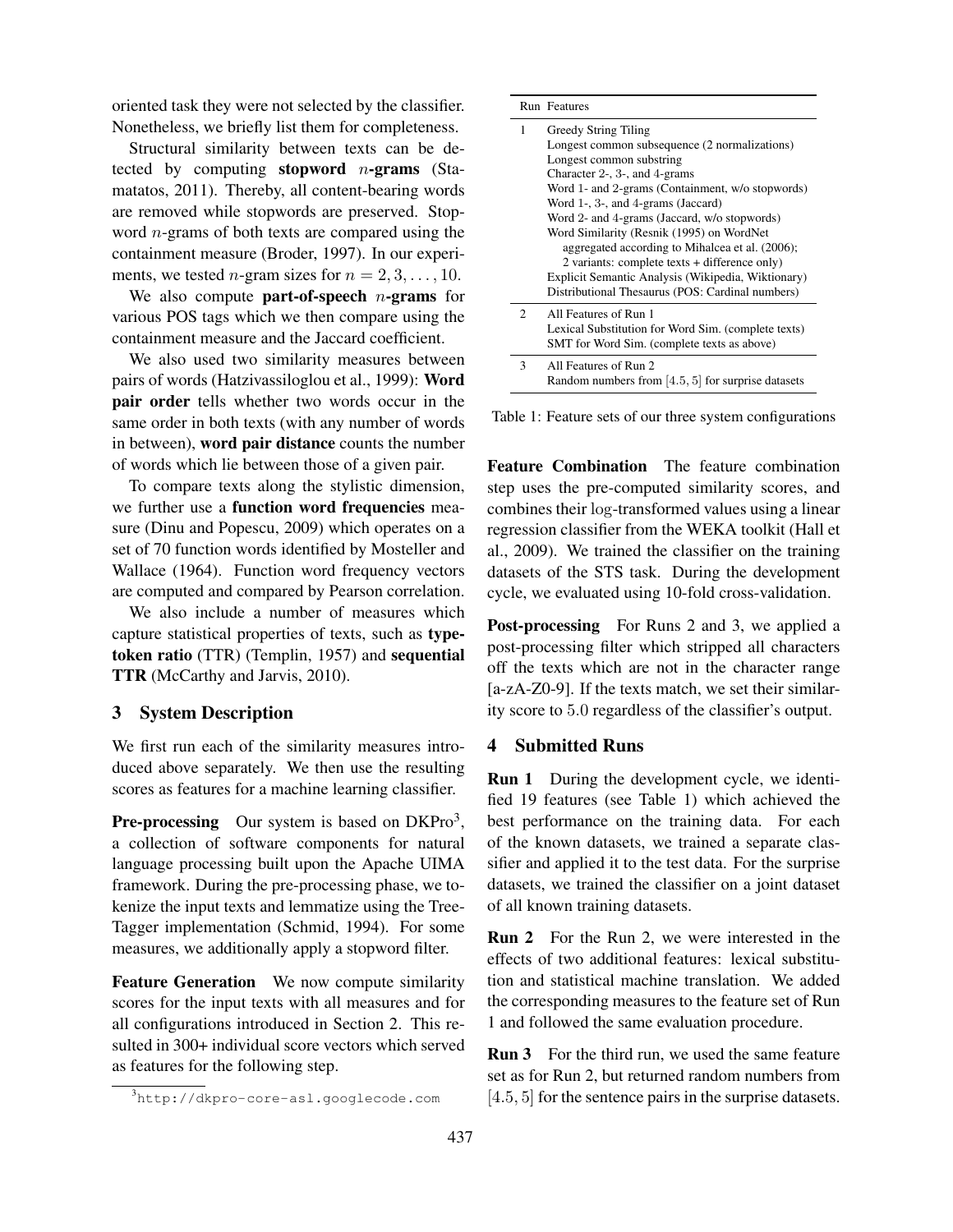| Dim.             | <b>Text Similarity Features</b>        | PAR  | VID  | SЕ   |
|------------------|----------------------------------------|------|------|------|
|                  | Best Feature Set, Run 1                | .711 | .868 | .735 |
|                  | Best Feature Set, Run 2                | .724 | .868 | .742 |
| Content          | Pairwise Word Similarity               | .564 | .835 | .527 |
|                  | Character $n$ -grams                   | .658 | .771 | .554 |
|                  | <b>Explicit Semantic Analysis</b>      | .427 | .781 | .619 |
|                  | Word $n$ -grams                        | .474 | .782 | .619 |
|                  | <b>String Similarity</b>               | .593 | .677 | .744 |
|                  | Distributional Thesaurus               | .494 | .481 | .365 |
|                  | Lexical Substitution                   | .228 | .554 | .483 |
|                  | <b>Statistical Machine Translation</b> | .287 | .652 | .516 |
| <i>Structure</i> | Part-of-speech $n$ -grams              | .193 | .265 | .557 |
|                  | Stopword $n$ -grams                    | .211 | .118 | .379 |
|                  | Word Pair Order                        | .104 | .077 | .295 |
| <b>Style</b>     | <b>Statistical Properties</b>          | .168 | .225 | .325 |
|                  | <b>Function Word Frequencies</b>       | .179 | .142 | .189 |

Table 2: Best results for single measures, grouped by dimension, on the training datasets *MSRpar*, *MSRvid*, and *SMTeuroparl*, using 10-fold cross-validation

#### 5 Results on Training Data

Evaluation was carried out using the official scorer which computes Pearson correlation of the human rated similarity scores with the the system's output.

In Table 2, we report the results achieved on each of the training datasets using 10-fold crossvalidation. The best results were achieved for the feature set of Run 2, with Pearson's  $r = .724$ .  $r = .868$ , and  $r = .742$  for the datasets *MSRpar*, *MSRvid*, and *SMTeuroparl*, respectively. While individual classes of content similarity measures achieved good results, a different class performed best for each dataset. However, text similarity measures related to structure and style achieved only poor results on the training data. This was to be expected due to the nature of the data, though.

#### 6 Results on Test Data

Besides the Pearson correlation for the union of all datasets (*ALL*), the organizers introduced two additional evaluation metrics after system submission: *ALLnrm* computes Pearson correlation after the system outputs for each dataset are fitted to the gold standard using least squares, and *Mean* refers to the weighted mean across all datasets, where the weight depends on the number of pairs in each dataset.

In Table 3, we report the offical results achieved on the test data. The best configuration of our system was Run 2 which was ranked #1 for the evaluation

|  | $#_1$ $#_2$ $#_3$ Sys. $r_1$ $r_2$ $r_3$ PAR VID SE WN SN |  |  |  |  |
|--|-----------------------------------------------------------|--|--|--|--|
|  | 1 2 1 UKP2 .823 .857 .677 .683 .873 .528 .664 .493        |  |  |  |  |
|  | 2 3 5 TL .813 .856 .660 .698 .862 .361 .704 .468          |  |  |  |  |
|  | 3 1 2 TL .813 .863 .675 .734 .880 .477 .679 .398          |  |  |  |  |
|  | 4 4 467. 511. 564 510 682. 670 682. 870 511 664 4         |  |  |  |  |
|  | 5 6 13 UNT .784 .844 .616 .535 .875 .420 .671 .403        |  |  |  |  |
|  |                                                           |  |  |  |  |
|  | 87 85 70 B/L .311 .673 .435 .433 .299 .454 .586 .390      |  |  |  |  |

Table 3: Official results on the test data for the top 5 participating runs out of 89 which were achieved on the known datasets *MSRpar*, *MSRvid*, and *SMTeuroparl*, as well as on the surprise datasets *OnWN* and *SMTnews*. We report the ranks  $(\#_1: ALL, \#_2: ALLnrm, \#_3: Mean)$  and the corresponding Pearson correlation  $r$  according to the three offical evaluation metrics (see Sec. 6). The provided baseline is shown at the bottom of this table.

metrics *ALL*  $(r = .823)^4$  and *Mean*  $(r = .677)$ , and #2 for  $ALLnrm$  ( $r = .857$ ). An exhaustive overview of all participating systems can be found in the STS task description (Agirre et al., 2012).

### 7 Conclusions and Future Work

In this paper, we presented the UKP system, which performed best across the three official evaluation metrics in the pilot Semantic Textual Similarity (STS) task at SemEval-2012. While we did not reach the highest scores on any of the single datasets, our system was most robust across different data. In future work, it would be interesting to inspect the performance of a system that combines the output of all participating systems in a single linear model.

We also propose that two major issues with the datasets are tackled in future work: (a) It is unclear how to judge similarity between pairs of texts which contain contextual references such as *on Monday* vs. *after the Thanksgiving weekend*. (b) For several pairs, it is unclear what point of view to take, e.g. for the pair *An animal is eating* / *The animal is hopping*. Is the pair to be considered similar (*an animal is doing something*) or rather not (*eating* vs. *hopping*)?

Acknowledgements This work has been supported by the Volkswagen Foundation as part of the Lichtenberg-Professorship Program under grant No. I/82806, and by the Klaus Tschira Foundation under project No. 00.133.2008.

<sup>&</sup>lt;sup>4</sup>99% confidence interval: .807  $\leq r \leq .837$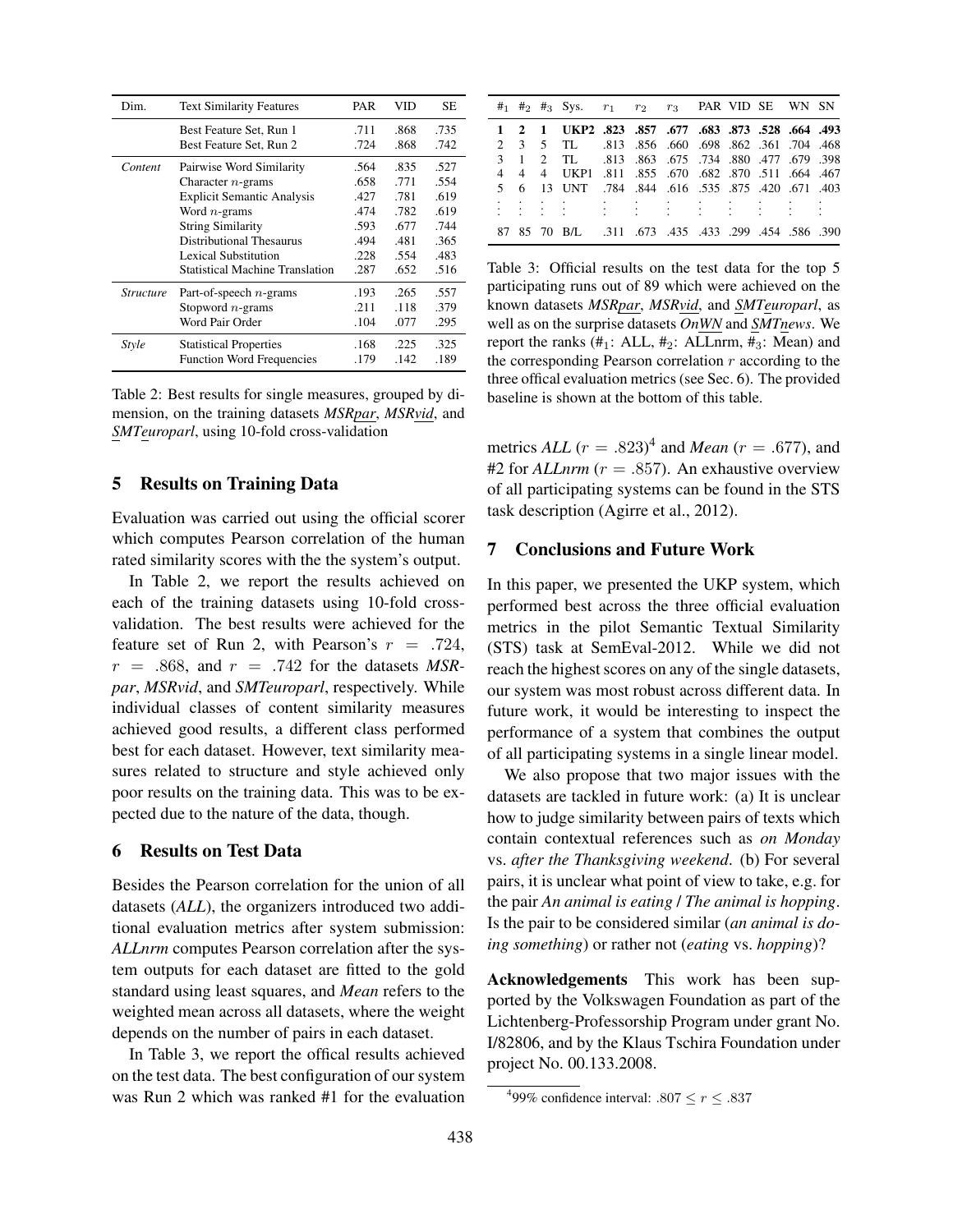#### References

- Eneko Agirre, Daniel Cer, Mona Diab, and Aitor Gonzalez-Agirre. 2012. SemEval-2012 Task 6: A Pilot on Semantic Textual Similarity. In *Proceedings of the 6th International Workshop on Semantic Evaluation, in conjunction with the 1st Joint Conference on Lexical and Computational Semantics*.
- Lloyd Allison and Trevor I. Dix. 1986. A bit-string longest-common-subsequence algorithm. *Information Processing Letters*, 23:305–310.
- Yigal Attali and Jill Burstein. 2006. Automated essay scoring with e-rater v.2.0. *Journal of Technology, Learning, and Assessment*, 4(3).
- Alberto Barrón-Cedeño, Paolo Rosso, Eneko Agirre, and Gorka Labaka. 2010. Plagiarism Detection across Distant Language Pairs. In *Proceedings of the 23rd International Conference on Computational Linguistics*, pages 37–45.
- Chris Biemann. 2012. Creating a System for Lexical Substitutions from Scratch using Crowdsourcing. *Language Resources and Evaluation: Special Issue on Collaboratively Constructed Language Resources*, 46(2).
- Andrei Z. Broder. 1997. On the resemblance and containment of documents. *Proceedings of the Compression and Complexity of Sequences*, pages 21–29.
- Paul Clough, Robert Gaizauskas, Scott S.L. Piao, and Yorick Wilks. 2002. METER: MEasuring TExt Reuse. In *Proceedings of 40th Annual Meeting of the Association for Computational Linguistics*, pages 152–159.
- Ido Dagan, Oren Glickman, and Bernardo Magnini. 2006. The PASCAL Recognising Textual Entailment Challenge. In *Machine Learning Challenges*, Lecture Notes in Computer Science, pages 177–190. Springer.
- Liviu P. Dinu and Marius Popescu. 2009. Ordinal measures in authorship identification. In *Proceedings of the 3rd PAN Workshop. Uncovering Plagiarism, Authorship and Social Software Misuse*, pages 62–66.
- William B. Dolan, Chris Quirk, and Chris Brockett. 2004. Unsupervised Construction of Large Paraphrase Corpora: Exploiting Massively Parallel News Sources. In *Proceedings of the 20th International Conference on Computational Linguistics*, pages 350–356.
- Christiane Fellbaum. 1998. *WordNet: An Electronic Lexical Database*. MIT Press.
- Evgeniy Gabrilovich and Shaul Markovitch. 2007. Computing Semantic Relatedness using Wikipedia-based Explicit Semantic Analysis. In *Proceedings of the 20th International Joint Conference on Artificial Intelligence*, pages 1606–1611.
- Dan Gusfield. 1997. *Algorithms on Strings, Trees and Sequences: Computer Science and Computational Biology*. Cambridge University Press.
- Mark Hall, Eibe Frank, Geoffrey Holmes, Bernhard Pfahringer, Peter Reutemann, and Ian H. Witten. 2009. The WEKA Data Mining Software: An Update. *SIGKDD Explorations*, 11(1):10–18.
- Vasileios Hatzivassiloglou, Judith L. Klavans, and Eleazar Eskin. 1999. Detecting text similarity over short passages: Exploring linguistic feature combinations via machine learning. In *Proceedings of the Joint SIGDAT Conference on Empirical Methods in Natural Language Processing and Very Large Corpora*, pages 203–212.
- Matthew A. Jaro. 1989. Advances in record linkage methodology as applied to the 1985 census of Tampa Florida. *Journal of the American Statistical Association*, 84(406):414–420.
- Jay J. Jiang and David W. Conrath. 1997. Semantic similarity based on corpus statistics and lexical taxonomy. In *Proceedings of the 10th International Conference on Research in Computational Linguistics*.
- Philipp Koehn, Hieu Hoang, Alexandra Birch, Chris Callison-Burch, Marcello Federico, Nicola Bertoldi, Brooke Cowan, Wade Shen, Christine Moran, Richard Zens, Chris Dyer, Ondřej Bojar, Alexandra Constantin, and Evan Herbst. 2007. Moses: Open Source Toolkit for Statistical Machine Translation. In *Proceedings of the ACL 2007 Demo and Poster Sessions*, pages 177–180.
- Philipp Koehn. 2005. Europarl: A Parallel Corpus for Statistical Machine Translation. In *Proceedings of the 10th Machine Translation Summit*, pages 79–86.
- Thomas K. Landauer, Peter W. Foltz, and Darrell Laham. 1998. An introduction to latent semantic analysis. *Discourse Processes*, 25(2):259–284.
- Vladimir I. Levenshtein. 1966. Binary codes capable of correcting deletions, insertions, and reversals. *Soviet Physics Doklady*, 10(8):707–710.
- Dekang Lin and Patrick Pantel. 2001. Discovery of Inference Rules for Question Answering. *Natural Language Engineering*, 7(4):343–360.
- Dekang Lin. 1998a. An information-theoretic definition of similarity. In *Proceedings of International Conference on Machine Learning*, pages 296–304.
- Dekang Lin. 1998b. Automatic Retrieval and Clustering of Similar Words. In *Proceedings of the 36th Annual Meeting of the Association for Computational Linguistics*, pages 768–774.
- Caroline Lyon, James Malcolm, and Bob Dickerson. 2001. Detecting short passages of similar text in large document collections. In *Proceedings of Conference on Empirical Methods in Natural Language Processing*, pages 118–125.
- Philip M. McCarthy and Scott Jarvis. 2010. MTLD, vocd-D, and HD-D: A validation study of sophisti-